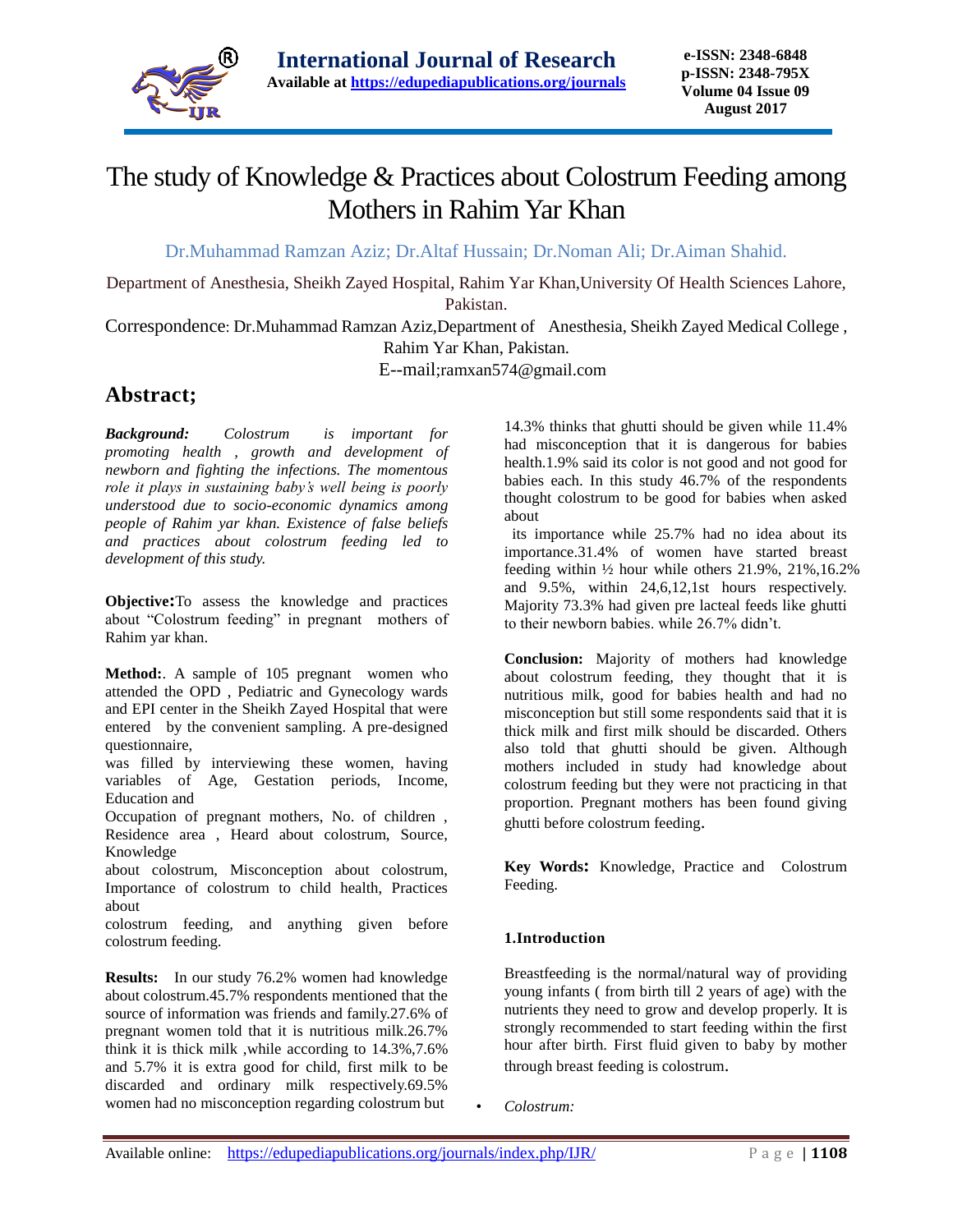

**e-ISSN: 2348-6848 p-ISSN: 2348-795X Volume 04 Issue 09 August 2017**

The first milk secreted at the time of parturition ,differing from the milk secreted later,by containing more lactalbumin and lactoprotein, and also being rich in antibodies that confer passive immunity to the newborn, also called "foremilk" (1). Colostrum is also known as" first milk" ,and "beestings". Colostrum is a form of milk produced by the mammary glands of mammals in late pregnancy.

According to World Health Organization,

" it is recommended that mothers provide first breast milk to their babies within one hour of birth – referred to as early initiation of breastfeeding. This ensures that the child receives the breast milks, which is rich in protective factors "

To reduce infant mortality and ill health , the mother first provides breast milk to her infant within one hour of birth referred to as "early initiation of breast feeding" . This ensures that the infant receives the colostrum ( first milk)(3). According to WHO, "If every child was breastfeed within an hour of birth, given only breast milk for their first six months of life and continued breastfeeding up to the age of two years , about 800,000 child lives would be saved every year.

According to Horton in the Lancet magazine:

"Of all deaths in children under the age of five years, nearly 40% occur during the first four weeks of life, Two-thirds of deaths occur in 10 countries (Afghanistan, Bangladesh, China, Democratic Republic of Congo, Ethiopia, India, Nigeria, Pakistan, Indonesia, and the United Republic of Tanzania)."**(4).** 

Infant mortality rate (74 deaths/1000 live births) means 1 in every 14 infants in Pakistan die before reaching one year of age The annual health report of the Pakistan Medical Association (PMA) for the year 2011, that indicate one child dies every minute from communicable diseases. The report also reveals that every year about 400,000 infants die in the first year of their life.

#### *1.2 Constituents and uses of colostrum:*

Newborns have very immature and large digestive systems, and colostrum delivers its nutrients in a very concentrated low-volume form. It has a mild laxative effect, encouraging the passing of the baby's first stool, which is called meconium. This clears excess bilirubin, a waste-product of dead red blood cells, which is produced in large quantities at birth due to blood volume reduction from the infant's body and helps prevent jaundice. Colostrum is

known to contain immune cells (as lymphocytes)(6) and many antibodies such as IgA, IgG, and IgM.

This is due to the early "closure" of the intestinal epithelium to large molecule uptake in humans unlike the case in cattle which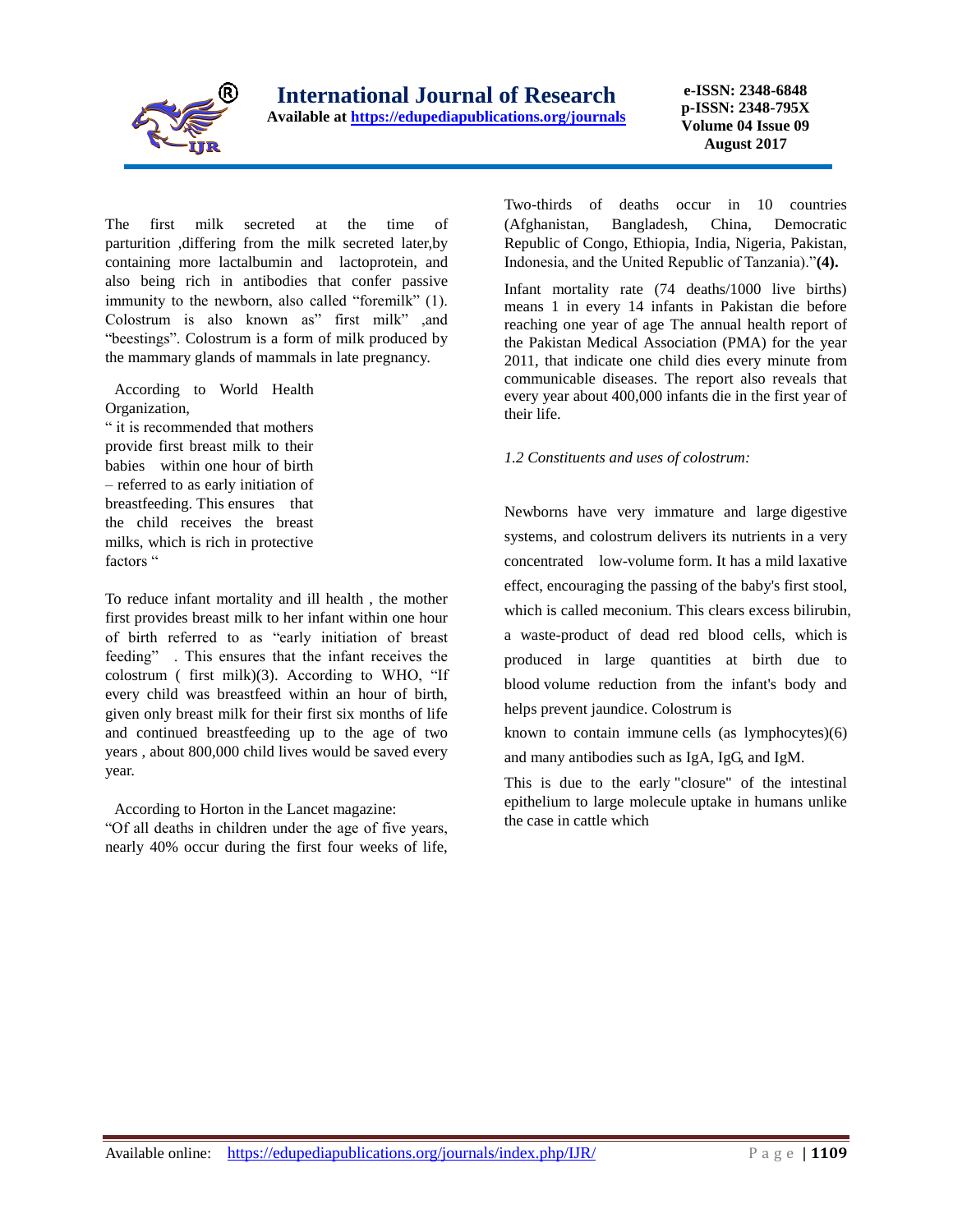

# **International Journal of Research**

**Available at<https://edupediapublications.org/journals>**

**e-ISSN: 2348-6848 p-ISSN: 2348-795X Volume 04 Issue 09 August 2017**

/ 16

|                        | Human colostrum | Human breast milk |
|------------------------|-----------------|-------------------|
| <b>Total protein</b>   | 23              | 11                |
| <b>Immunoglobulins</b> | 19              | 0.1               |
| Fat                    | 30              | 45                |
| Lactose                | 57              | 71                |
| Calcium                | 0.5.            | 0.3               |
| Phosphorus:            | 0.16            | 0.14              |
| Sodium                 | D.50            | 作用厂               |

Figure 1: Composition of Colostrum



Colostrum is very rich in proteins, vitamin A, and sodium chloride, but contains lower amounts of carbohydrates, lipids, and potassium than mature milk. This combination is believed to encourage optimal development of the infant's heart, brain, and central nervous system. This may account for the prolonged secretion of colostrum in mothers who deliver their babies prematurely. All these components offer premature infants the best chance for the optimal development of their fragile organs (12).

The most pertinent bioactive components in colostrum are growth factors and antimicrobial factors. The antibodies in colostrum provide passive immunity, while growth factors stimulate the development of the gut. They are passed to the neonate and provide the first protection against pathogens. .Breasts produce colostrum beginning during pregnancy and continuing through the early days of breastfeeding. This special milk is yellow to orange in colour and thick and sticky.

It is low in fat, and high in carbohydrates, protein, and antibodies to help keep baby healthy. Colostrum is extremely easy to digest, and is therefore the perfect first food for your baby. It is low in volume (measurable in teaspoons rather than ounces), but high in concentrated nutrition for the new-born. Colostrum has a laxative effect on the baby, helping him pass his early stools, which aids in the excretion of excess bilirubin and helps prevent jaundice.

Colostrum provides not only perfect nutrition tailored to the needs of newborn, but also large amounts of living cells which will defend baby against many harmful agents.

Colostrum is considered baby's first immunization because it contains large quantities of an antibody called secretory immunoglbulin A.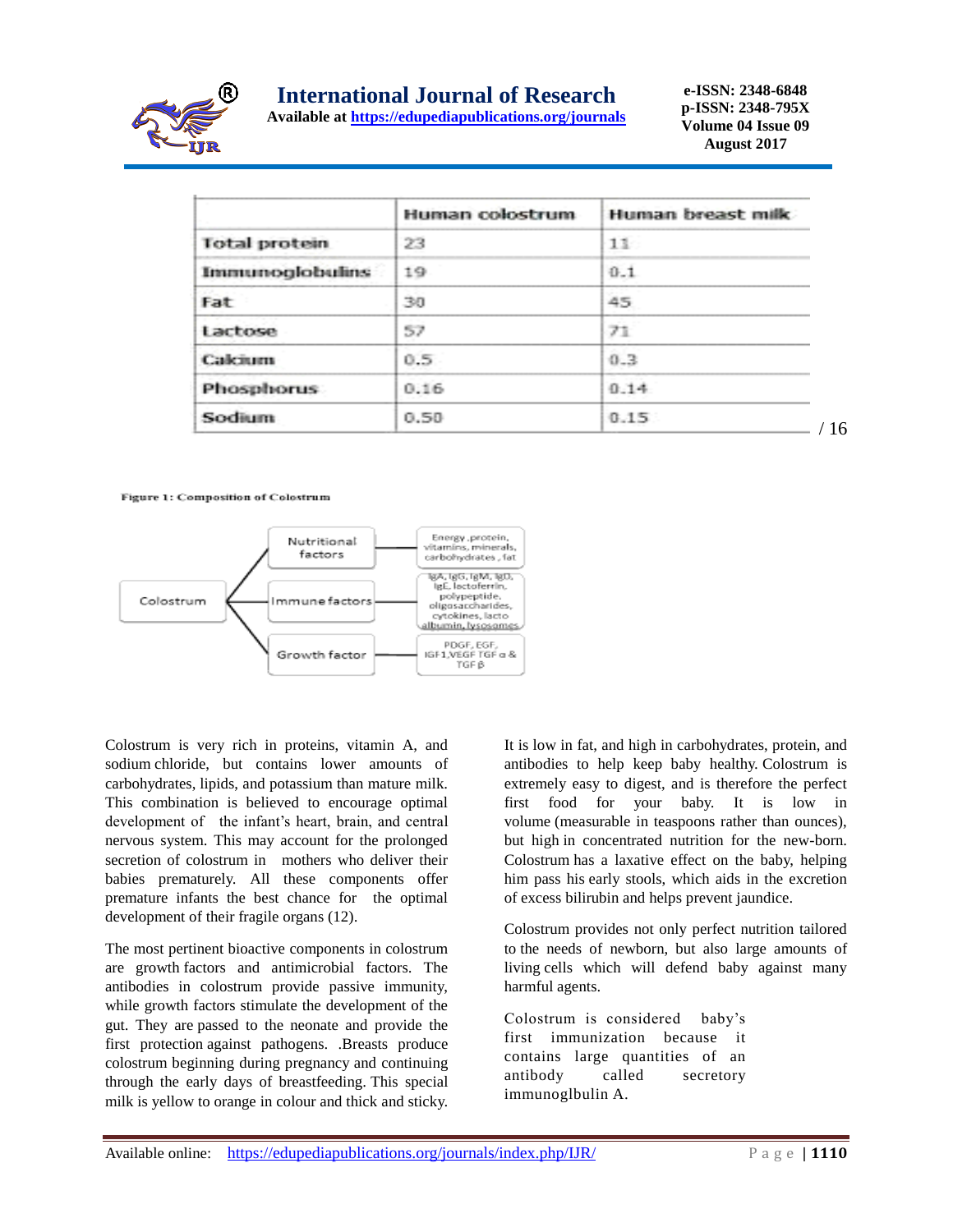

**e-ISSN: 2348-6848 p-ISSN: 2348-795X Volume 04 Issue 09 August 2017**

Colostrum is often called "white blood" because it provides large amounts of living cells (lymphocytes and macrophages, similar to those in blood) which will defend the baby against infections

and illnessesColostrum is also rich in transfer factors that educate and modulate the immune system and successfully teach it to recognize specific antigens.

#### **2. Objective:**

Objective of this study was To assess the knowledge and practices about "Colostrum feeding" in Pregnant mothers of Rahim Yar Khan.

#### **3. Methodology:**

*3.1 Study Design:*

Cross sectional.

*3.2 Study Setting:*

 Outdoor patient department (O.P.D) and indoor of Gynecology and Pediatrics departments of Sheikh Zayed Hospital RahimYar Khan.

*3.3 Study Subjects:*

*3.4 Sample Size:*

 Pregnant mothers with at least one child of less than 1 year age.

A total of 105 pregnant mothers.

*3.5 Sampling Technique:*

Convenient sampling.

 The study was conducted during 4 months from *01-03-2017* to *30-06-2017*.

*3.7 Inclusion Criteria:*

*3.6 Duration Of Study:*

 Pregnant mothers having at least one child of less than 1 year age.

Who gave informed consent.

*3.8 Exclusion Criteria:*

Mothers who were pregnant for the first time.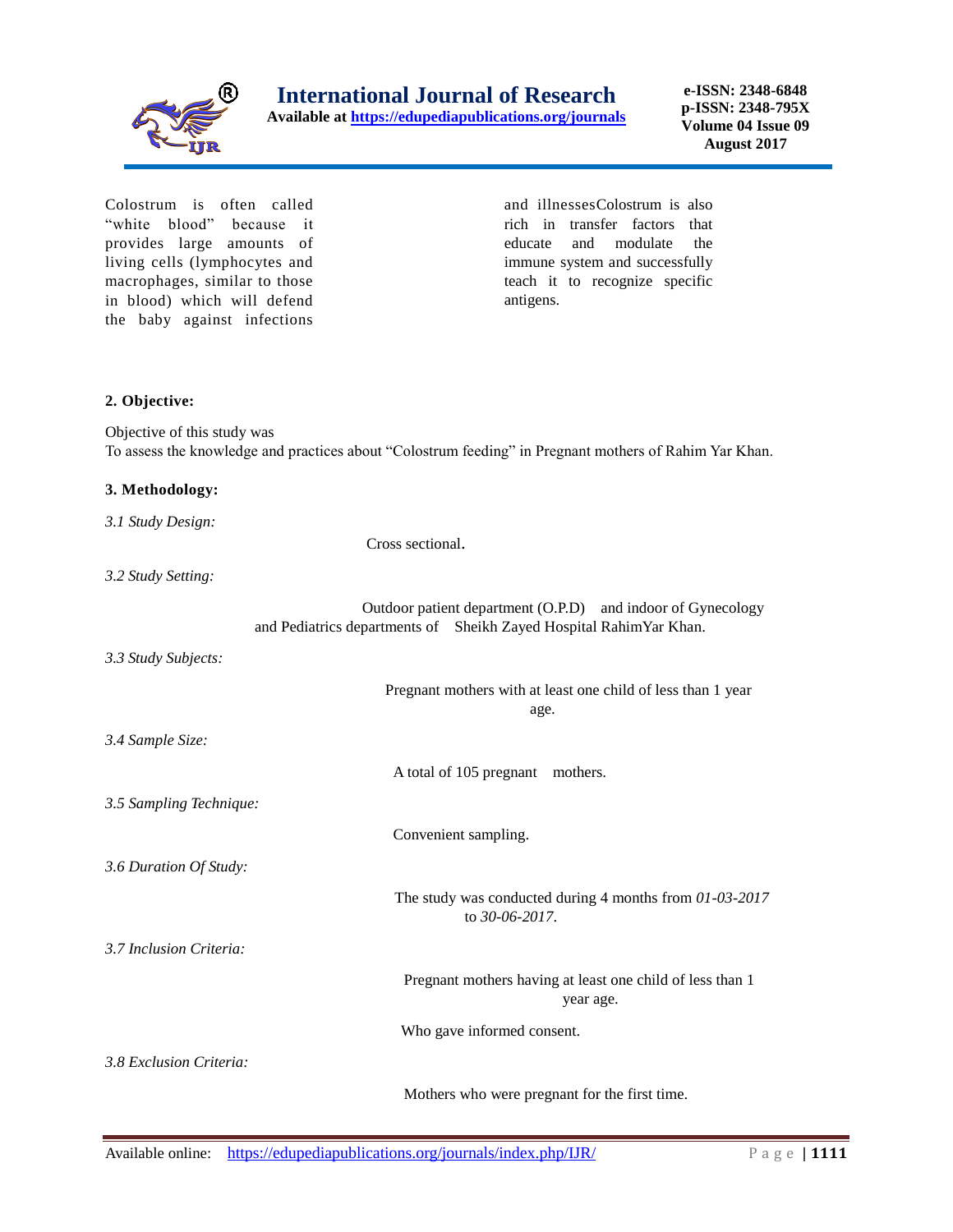

**e-ISSN: 2348-6848 p-ISSN: 2348-795X Volume 04 Issue 09 August 2017**

Mothers who did not give informed consent.

#### *3.9 Data Collection Method:*

A Sample Of 105 Pregnant Women Who Attended The OPD , Pediatric And Gynecology Wards And EPI Center In The Sheikh Zayed Hospital That Were Entered By The Convenient Sampling. A Pre-Designed Questionnaire, Having Variables Of Age, Gestation Periods, Income, Education And Occupation Of Pregnant Mothers, No. Of Children ,Residency, Heard About Colostrum, Source, Knowledge About Colostrum, Misconception About Colostrum, Importance Of Colostrum To Child Health, Practices About Colostrum Feeding, Anything Given Before Colostrum Feeding Was Filled By Interviewing These Women. All The Data Was Collected After Getting Verbal Consent From Mothers. Each Mother Was Observed By Two Students At A Time To Avoid Any Mistake In Recording The Data.

#### *3.10 Data Analysis:*

Data Was Entered And Analyzed By Using SPSS Version 16.The Frequencies And Percentages Were Calculated On Categorical Variables. Means And Standard Deviation Were Calculated On Numerical Variables I.E Age And Monthly Income.

#### **4. Results:**

The Present Cross Sectional Study "Knowledge And Practices About Colostrum Feeding Among The Pregnant Mothers Attending SHEIKH ZAYED HOSPITAL Rhaim Yar Khan, Pakistan. In This Study 105 Isolates Were Study.

Following Results Were Observed.



**Chart No 1** (Shows Occupation of Mothers)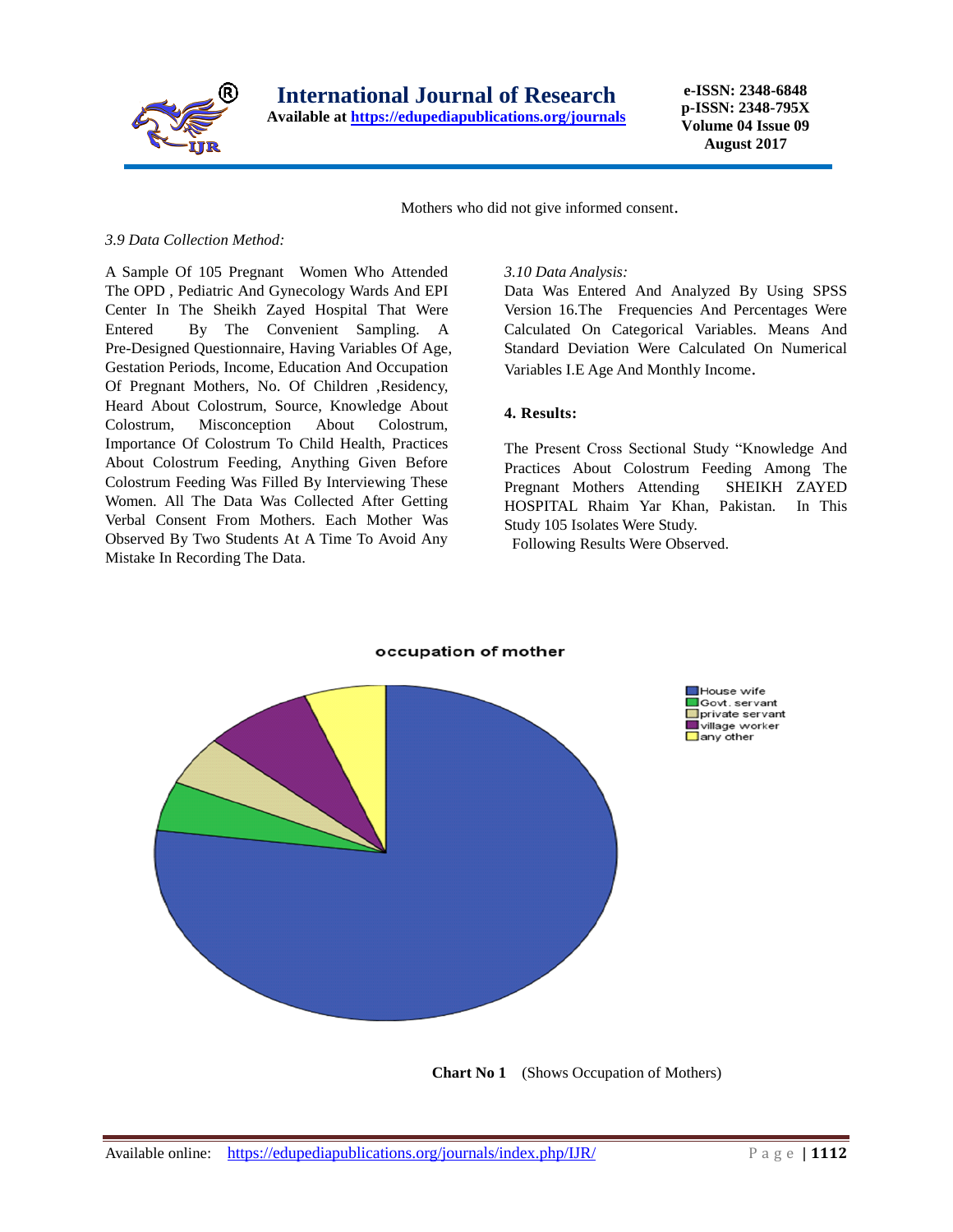

**e-ISSN: 2348-6848 p-ISSN: 2348-795X Volume 04 Issue 09 August 2017**



*Chart No 2* (Shows How many individuals Heard about clostrum)

**Table No.1** 

Distribution of Pregnant Women According to Their Knowledge about Colostrum.

| Knowledge about Colostrum | Frequency | Percentage<br>(% ) |
|---------------------------|-----------|--------------------|
| Ordinary milk             | 6         | 5.7%               |
| Thick milk                | 28        | 26.7%              |
| Nutritious milk           | 29        | 27.6%              |
| Extra good for child      | 15        | 14.3%              |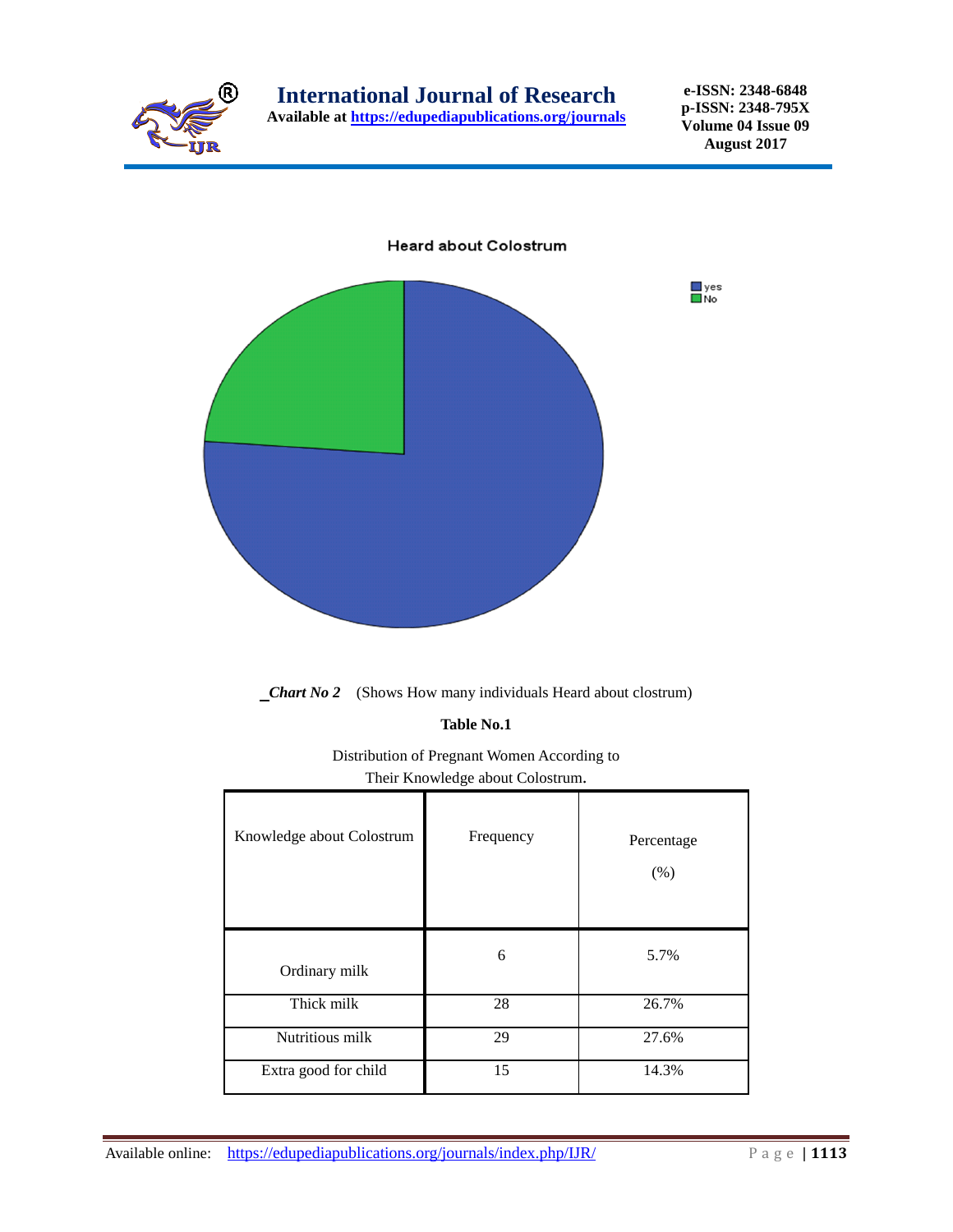

# **International Journal of Research**

**Available at<https://edupediapublications.org/journals>**

**e-ISSN: 2348-6848 p-ISSN: 2348-795X Volume 04 Issue 09 August 2017**

| First milk to be discarded |     | 7.6%   |
|----------------------------|-----|--------|
| No idea                    | 19  | 18.1%  |
| Total                      | 105 | 100.0% |

**Table no.1** shows that 27.6 %of pregnant women thought that Colostrum is Nutritious milk and 26.7 % thought that it is thick milk.

 **Table No.2**

Distribution of Pregnant Women According to Their Misconceptions about Colostrum.

| Misconception About<br>Colostrum  | Frequency      | Percentage<br>(% ) |
|-----------------------------------|----------------|--------------------|
| Dangerous for baby health         | 12             | 11.4 %             |
| Should be given Ghutti            | 15             | 14.3 %             |
| Colour not Good                   | 2              | 1.9 %              |
| Not Adequate For Baby             | $\mathfrak{D}$ | 1.9 %              |
| Causes Pain in Nipples<br>No Idea | 1              | 1.0%               |
| Total                             | 73             | 69.5 %             |
|                                   | 105            | 100.0%             |

Table no.2 shows that 69.5% of Pregnant women had No Idea about misconception of Colostrum But 14.3% thought that Ghutti should be given.

> **Table No. 3** Distribution Of Pregnant Women According To The Importance Of Colostrum Feeding.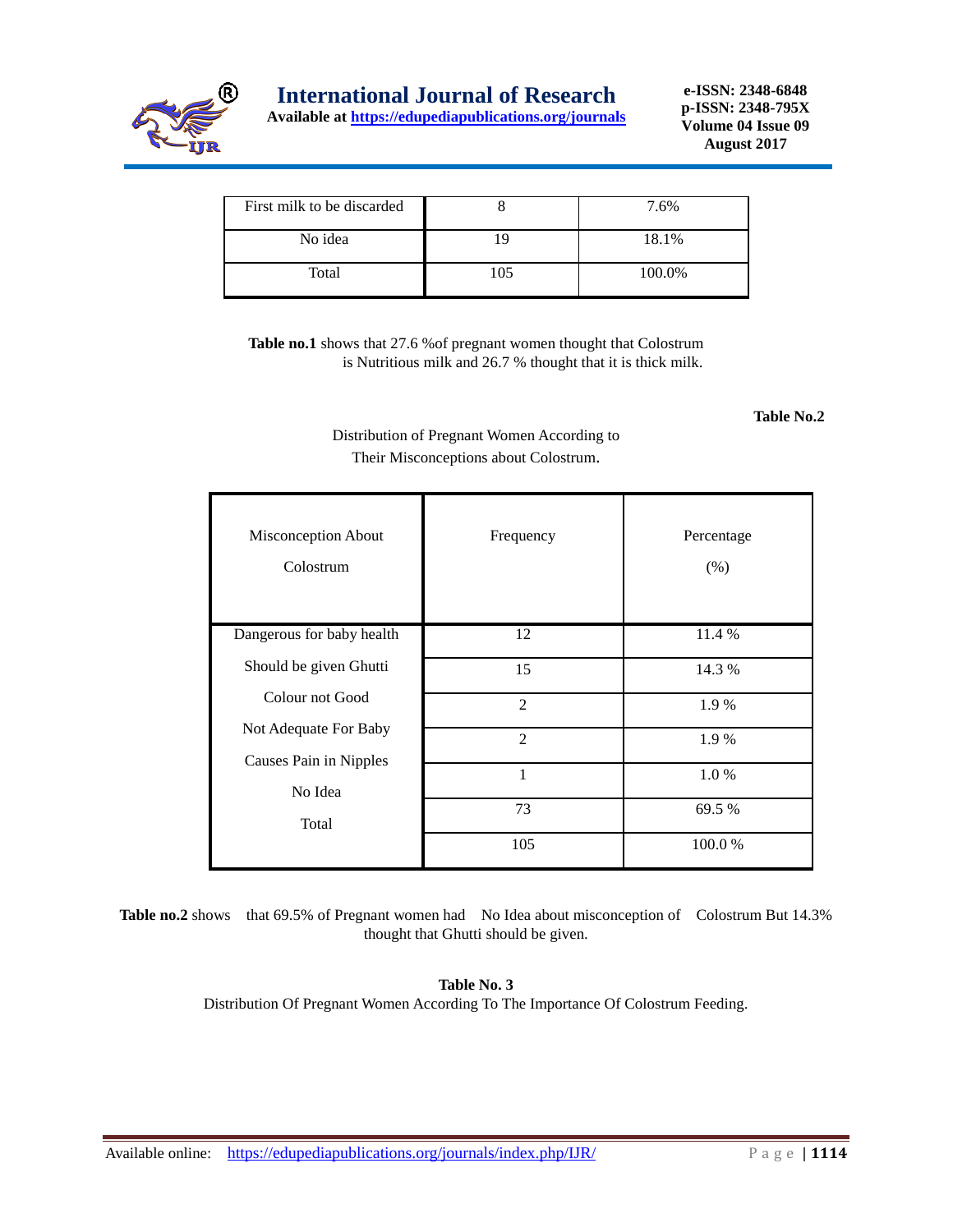

| Of Colostrum<br>Importance | Frequency | Percentage<br>(% ) |
|----------------------------|-----------|--------------------|
| Good for child             | 49        | 46.7 %             |
| <b>Prevents Infections</b> | 14        | 13.3 %             |
| Promote Growth of Child    | 15        | 14.3 %             |
| No Idea                    | 27        | 25.7 %             |
| Total                      | 105       | 100.0%             |

 **Table no.3** Shows that 46.7% Of Pregnant Women told that Colostrum is Good For Child And Other 25.7% had No Idea about the Importance of Colostrum.

| Table No. 4                                                                             |
|-----------------------------------------------------------------------------------------|
| Distribution Of Pregnant Women According To The Practices Of Colostrum Feeding To Their |
| Last Child.                                                                             |

| Practices Of Colostrum Feeding | Frequency | Percentage<br>(% ) |
|--------------------------------|-----------|--------------------|
| Within 1/2 hr.                 | 33        | 31.4 %             |
| Within 1 hr.                   | 10        | 9.5%               |
| Within 6 hrs.                  | 22        | 21.0%              |
| Within 12 hrs.                 | 17        | 16.2%              |
| After 24 hrs.                  | 23        | 21.9%              |
| Total                          | 105       | 100.0              |

 **Table no.4** shows That 31.4% Of Pregnant Women had Started Practices Of Colostrum Feeding Within <sup>1/2</sup> hour After delivery.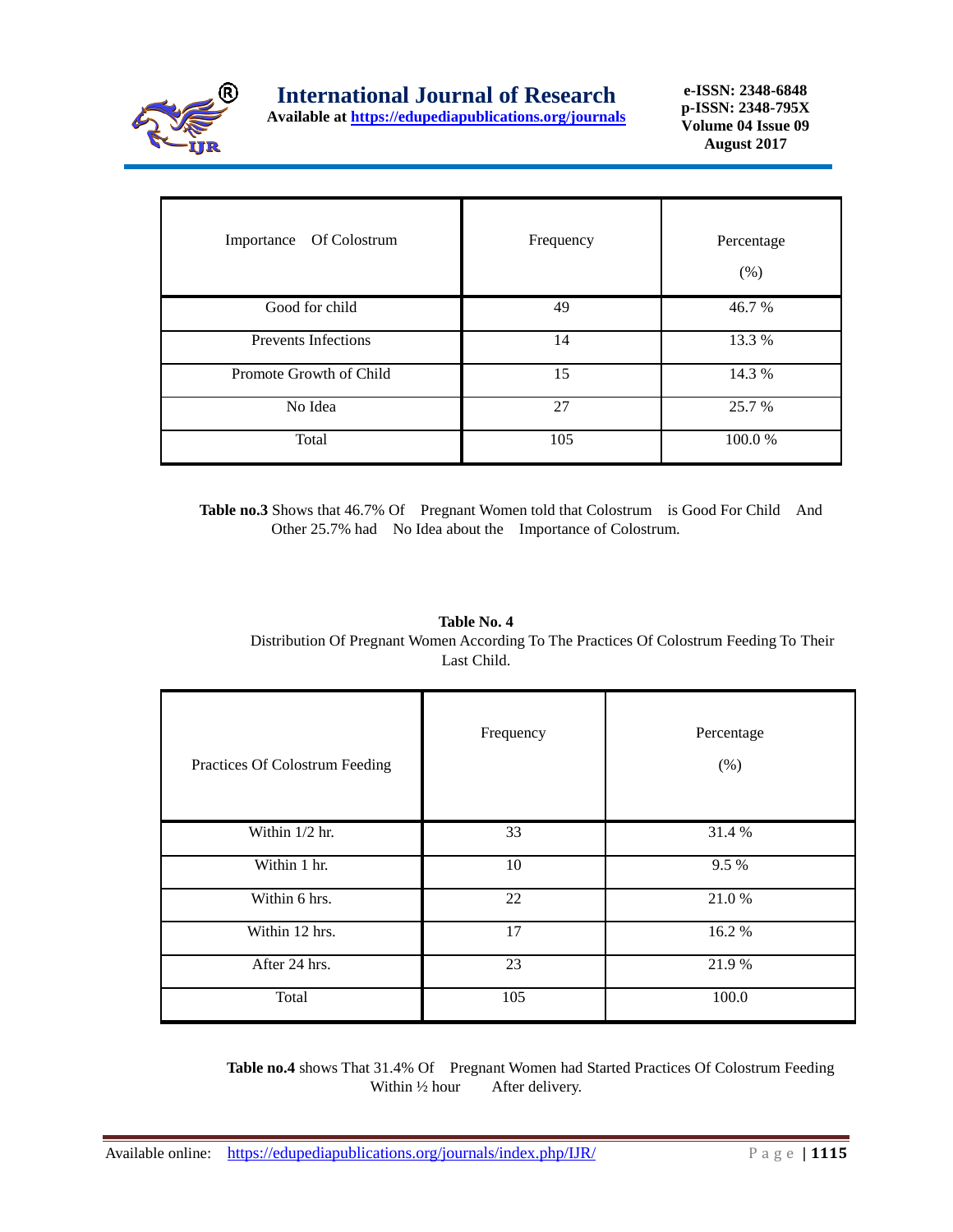

**Table No.5**

**e-ISSN: 2348-6848 p-ISSN: 2348-795X Volume 04 Issue 09 August 2017**

|                                                                               | Colostrum feeding. |                    |
|-------------------------------------------------------------------------------|--------------------|--------------------|
| Had You Given Your Last Child<br>Anything Before Initiating Breast<br>Feeding | Frequency          | Percentage<br>(% ) |
| Yes                                                                           | 77                 | 73.3%              |
| N <sub>o</sub>                                                                | 28                 | 26.7%              |
| Total                                                                         | 105                | 100.0%             |

 **Table no.5** shows that 73.3% Pregnant Women said that thay had given their last child anything before colostrum feeding.



## Have you given your last child any thing before initiating breast feeding?

Have you given your last child any thing before initiating breast feeding?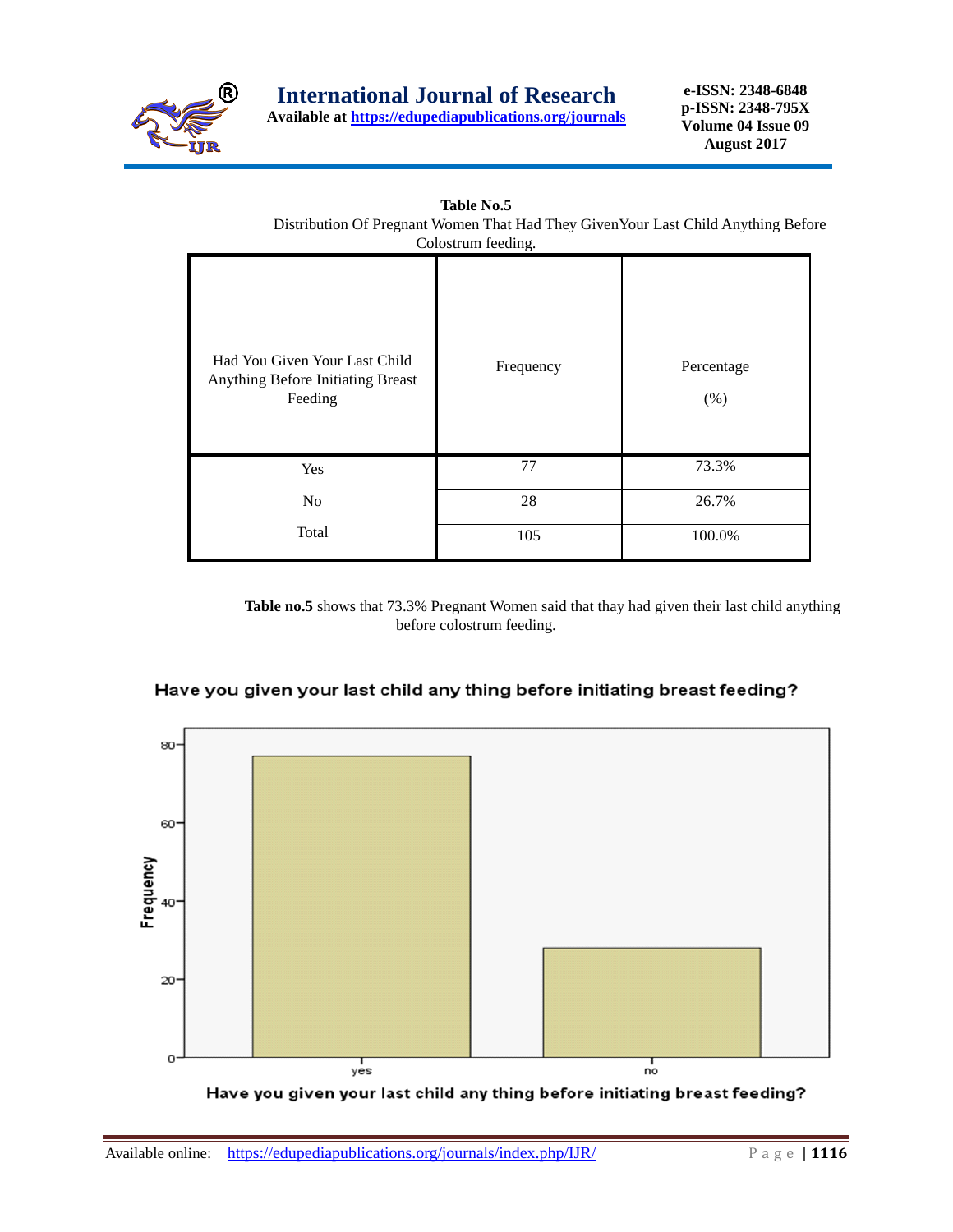

**e-ISSN: 2348-6848 p-ISSN: 2348-795X Volume 04 Issue 09 August 2017**

#### **5. Discussion:**

The total sample size during data collection period in this study was 105. The mean age of women was 27.85 years median 28.00 years mode 30 years with standard deviation of 5.817 years. Most respondents were in their  $2<sup>nd</sup>$  trimester(41%) while 29.5% were in 1<sup>st</sup> and 3<sup>rd</sup> trimester each. When asked about socioeconomic status the monthly income of pregnant women ranges from Rs 6000 to 35000 having mean Rs 14847.62 with standard deviation of Rs 7709.611. Majority of the pregnant women 42.9% were illiterate and 3.8% of them were above inter. while in another study only 2.5% were illiterate and 36.9% of them were secondary and above (26).

In our study 54.3% subjects belongs to urban area while 45.7 to rural area. Occupation of the pregnant ladies were as follows: house wife 77.1%, village worker 7.6% ,other 5.7%, government servant 4.8%, private servant4.8% . Which is in contrast to another study in 95% of women were unemployed and only 5% were employed (27).In over study the pregnant women were multigravida majority 28.6% having more than 3 children while 28.6%,27.6% and 13.3% have 1 2 and 3 children respectively.

In our study 76.2% women had knowledge about colostrum. In another study it was 75%(28).45.7%women mentioned that the source of information is friends and family,for 9.5% ,13.3%,1%,3.3% its media,antenatal doctor,LHV,LHW respectively. According to another study More than half (65%) of pregnant women mentioned receiving breastfeeding information from sources other than the MCH nurses. Although health care providers'advice is not the only expected source of information, it is interesting to note that a higher number of the respondents received breastfeeding information from other sources such as their mothers (largest proportion),grandmothers, friends and relatives rather than the physician and the media(29).

27.6% of pregnant women told that it is nutritious milk.26.7% thought it is thick milk,while according to 5.7%,14.3% and 7.6% it is ordinary milk,extra good for child and first milk to be discarded respectively.69.5% women had no misconception regarding colostrum but 14.3% thinks that ghutti should be given while 11.4% had misconception that it is dangerous for babies health.1.9% said that its color is not good and not good for babies each. Most explanations given by mothers for refusing to feed their babies colostrum were connected with cultural beliefs that "colostrum may harm the baby". Colostrum was described as "dirty", "unclean","contained infected pus", "waste from mother's body","not food for the baby", and "infectious to a child and can cause yellow eyes".

In this study 46.7% of the respondents told that colostrum is good for babies when asked about its importance while 25.7% had no idea about its importance which is comparable to another study in which about 64% of respondents said that colostrum is important and they knew that colostrum and breast milk was the best food and that only colostrum should be given to the baby immediately after a safe delivery. This positive result could be explained by the positive breastfeeding culture of the Tanzanian women (30).31.4% of women have started breast feeding within ½ hour while others 21.9%, 21%,16.2% and 9.5%, within 24,6,12,1st hours respectively. Majority 73.3% had given pre lacteal feeds like ghutti to their newborn babies. while 26.7% didn't.

### **5. Conclusion:**

Majority of mothers had knowledge about colostrum feeding, they thought that it is nutritious milk, good for babies health and had no misconception but still some respondents said that it is thick milk and first milk should be discarded. Others also told that ghutti should be given. Although mothers included in study had knowledge about colostrum feeding but they were not practicing in that proportion. Pregnant mothers has been found giving ghutti before colostrum feeding.

### **References**

[1] Godhia M.L, Patel N. Colostrum - its Composition, Benefits as a Nutraceutical - A Review. Curr Res Nutr Food Sci 2013;1(1):37-47.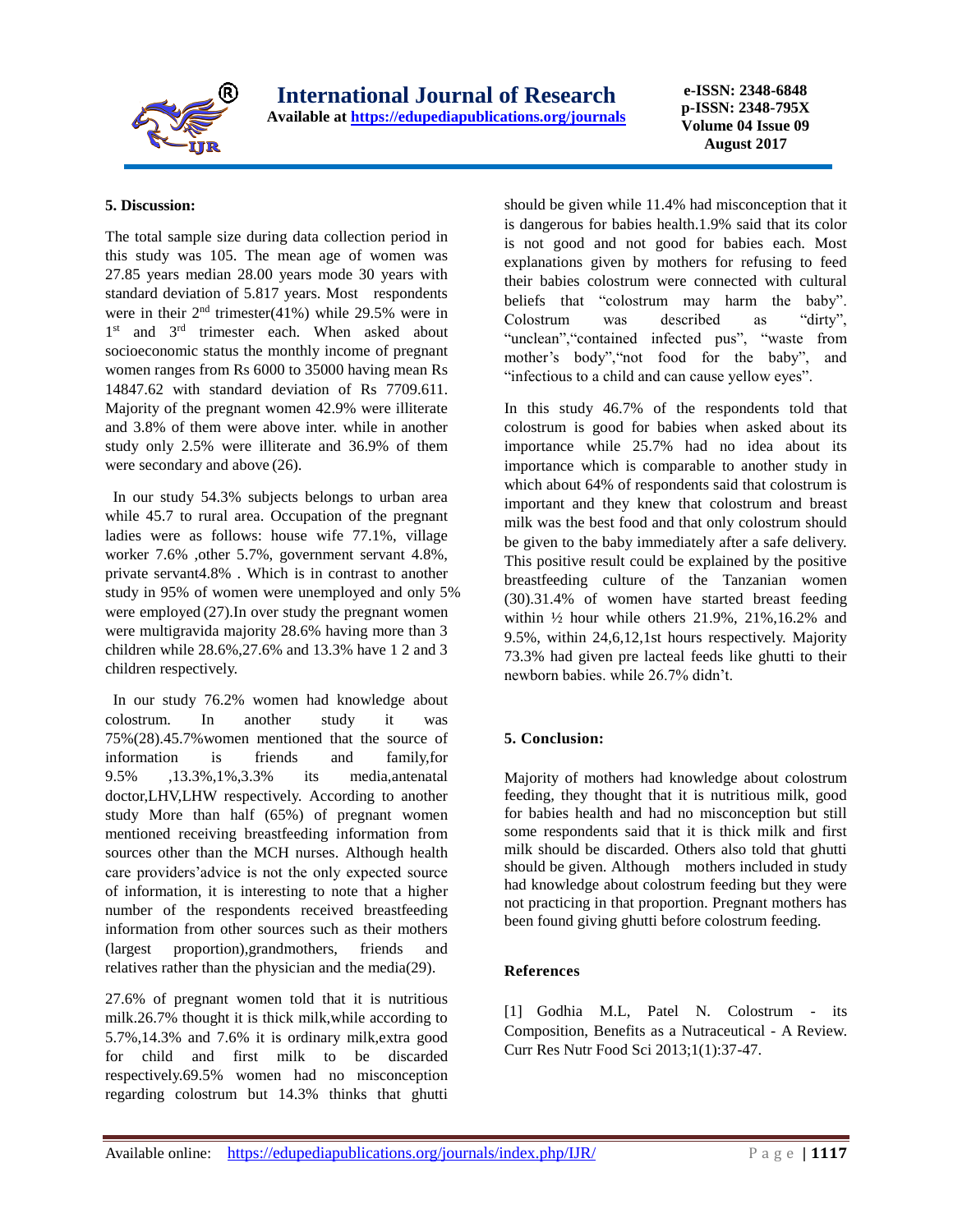

**e-ISSN: 2348-6848 p-ISSN: 2348-795X Volume 04 Issue 09 August 2017**

*[2]* . K.Park. Parks textbook of preventive and social medicine, 23rd edition ed. India: *Banarsidas bhanot; 2016.*

*[3]* WHO e-library of evidence for nutrition actions(eLENA). Early initiation of breast feeding. *WHO;2014.*

[http://www.who.int/elena/titles/early\\_breastfeeding/en/](http://www.who.int/elena/titles/early_breastfeeding/en/)

*[4]* S.Hussain, S. Malik and M. K. Hayat, "Demographic transition and economic growth in Pakistan." *European Journal of Scientific Research 2009 ;31(3):491-99*

*[5]* The Dawn. Child health in Pakistan. *17/4/2012.* 

*[http://www.dawn.com/news/711129/child-health-in-pa](http://www.dawn.com/news/711129/child-health-in-pakistan) [kistan.](http://www.dawn.com/news/711129/child-health-in-pakistan)*

*[6]* Bertotto, A; Castellucci, G; Fabietti, G; Scalise, F; Vaccaro, R (1 November 1990). "Lymphocytes bearing the T cell receptor gamma delta in human breast milk".*Arch Dis Child.65 (11): 1274–5.* 

[7] Weaver, L. T., Wadd, N., Taylor, C. E., Greenwell, J. and Toms, G. L. (June 1991). "The ontogeny of serum IgA in the newborn".*Pediatric Allergy and Immunology.2 (2): 72–75*.

*[8]* . Zabłocka A, Janusz M, Rybka K, Wirkus-Romanowska I, Kupryszewski G, Lisowski J; Janusz; Rybka; Wirkus-Romanowska;Kupryszewski; Lisowski *(2001).* "Cytokine-inducing activity of a proline-rich polypeptide complex (PRP) from ovine colostrum and its active non apeptide fragment analogs". *Eur. Cytokine Netw.12 (3): 462–7.* 

*[9]* Hagiwara K, Kataoka S, Yamanaka H, Kirisawa R, Iwai H; Kataoka; Yamanaka; Kirisawa; Iwai *(October 2000). "*Detection of cytokines in bovine colostrum".Vet. Immunol.Immunopathol.*76 (3–4): 183–90. doi:10.1016/S0165-2427(00)00213-0. PMID 11044552.* 

*[10]* Flidel-Rimon O, RothP; Roth (November 1997). "Effects of milk-borne colony stimulating factor-1 on circulating growth factor levels in the newborn infant*".*  *J. Pediatr. 131 (5): 748–50. doi:10.1016/S0022-3476(97)70105-7. PMID 9403658.* 

[11] Oddy, W. (2002) The Impact of Breast Milk on Infant and Child Health. Breastfeeding Review, 10, 5-18.

[12] United Nations Children's Fund. The State of the World's Children 2013: Children with Disabilities. Three United Nations Plaza, New York.

[13] Playford RJ, Macdonald CE, and Johnson WS. Colostrum and milk derived peptide growth factors for the treatment of gastrointestinal disorders. American Journal of Clinical Nutrition, 72(1):5–14, July 2000.

[14] Gastrointestinal Inflammation and Repair Group, Imperial College, London. Unpublished research. In an in vitro experimental study, colostrum stimulated intestinal cell growth and reestablished a healthy epithelial layer following injury. In an in vivo experimental study, colostrum powder was also shown to reduce gastric injury (2003).

[15] Carver JD, Barness LA. Trophic factors for the gastrointestinal tract. Clinical Perinatology, 23(2):265–-285 (1996).

[16] Playford RJ, Woodman AC, Clark P, Watanapa P, Vesey D, Deprez PH, Williamson RC, Calam J. Effect of luminal growth factor preservation on intestinal growth. Lancet, 341(8849):843–848 (1993).

[17] Setegn T, Gerbaba M, Belachew T. Determinants of timely initiation of breastfeeding among mothers in Goba Woreda, South East Ethiopia: A cross sectional study. BMC public health.2011:11(1):217. doi: 10.1186/1471-2458-11-217

[18] Collaborative Group on Hormonal Factors in Breast Cancer. Breast cancer and breastfeeding: collaborative reanalysis of individual data from 47 epidemiological studies in 30 countries, including 50 302 women with breast cancer and 96 973 women without the disease. Lancet 2002; 360: 187–195.